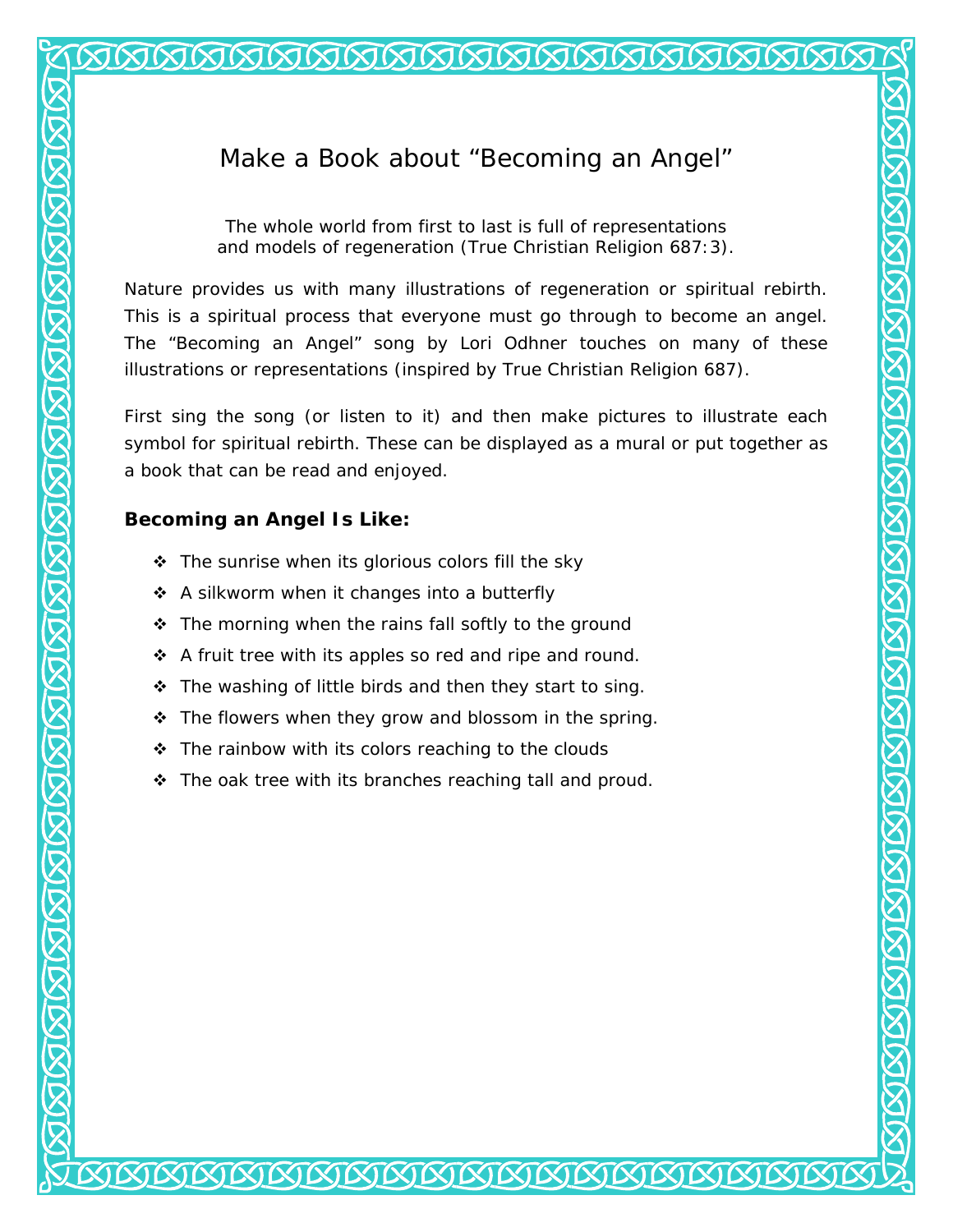*Becoming An Angel*

*Lori Odhner*



<sup>©1991</sup> Lori & John Odhner. All Rights Reserved.